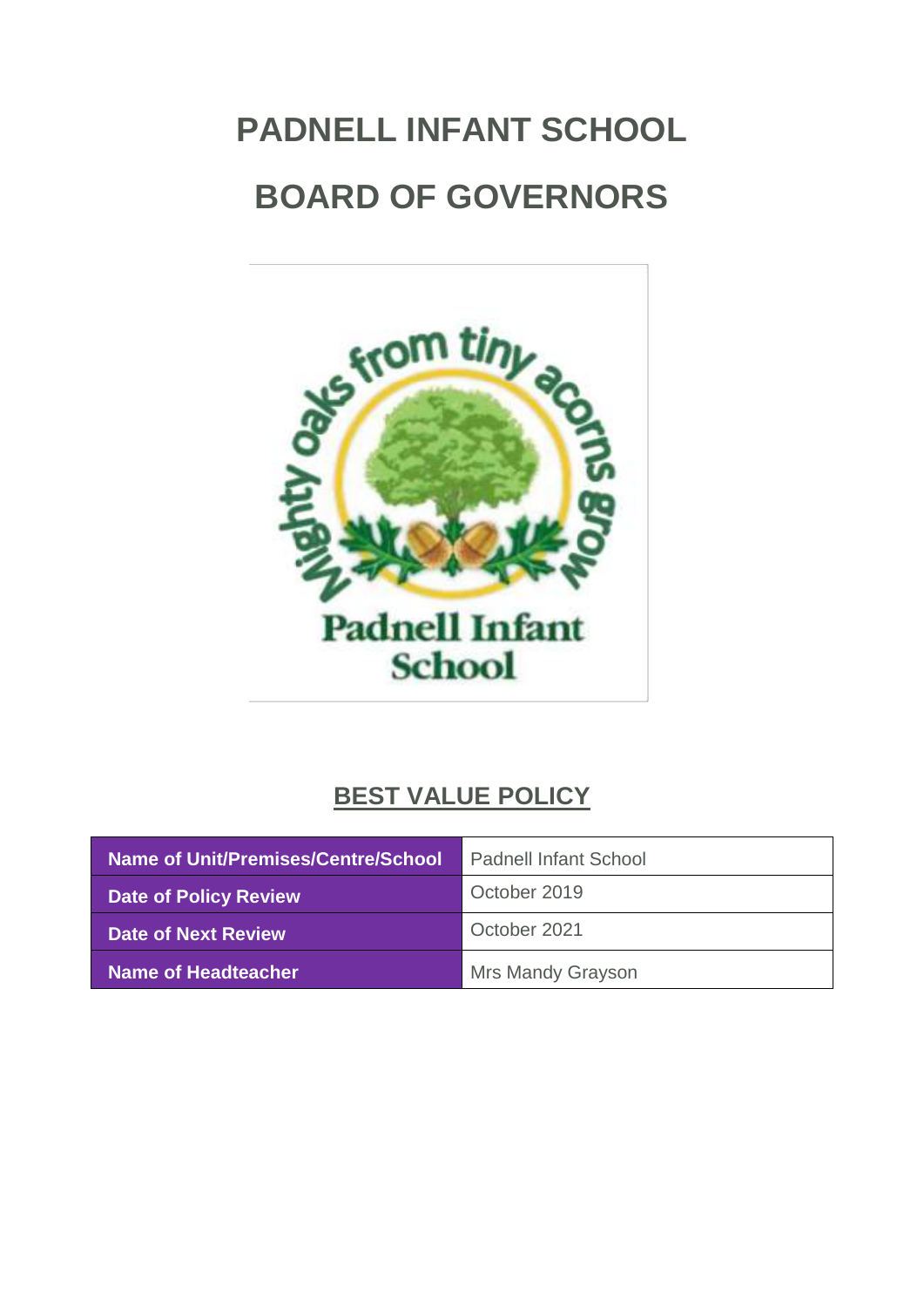# <span id="page-1-0"></span>**Administration Record**

| <b>Issue</b> | <b>Modification</b>                       | <b>Approved</b>   |
|--------------|-------------------------------------------|-------------------|
|              | Resources Committee Approval              | 25 September 2017 |
| 1.1          | Resources Committee Comments Incorporated | 27 September 2017 |
| 2.1          | FGB Approved                              | 21 October 2019   |
|              |                                           |                   |
|              |                                           |                   |
|              |                                           |                   |
|              |                                           |                   |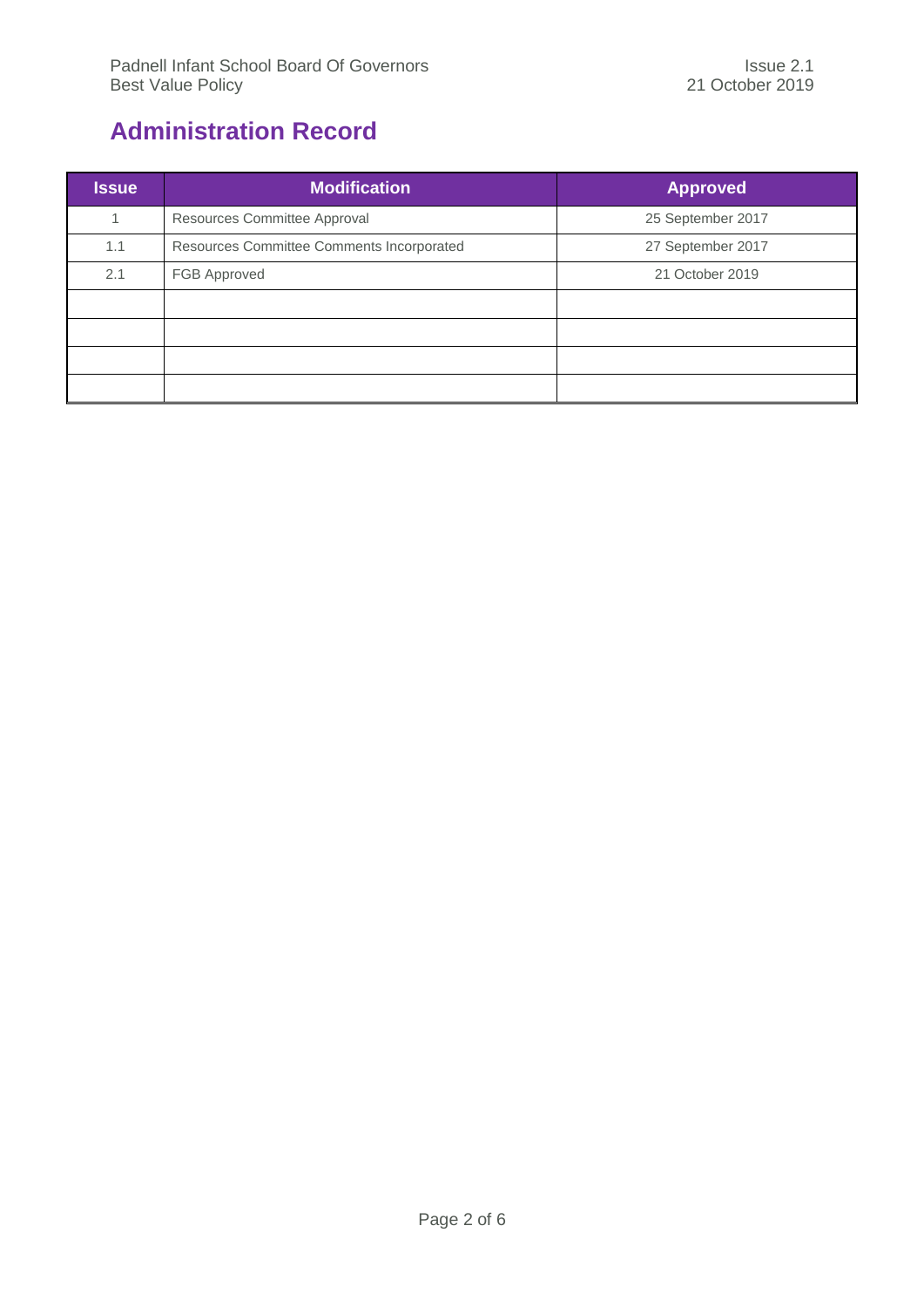# <span id="page-2-0"></span>**Contents Page**

| 3 |
|---|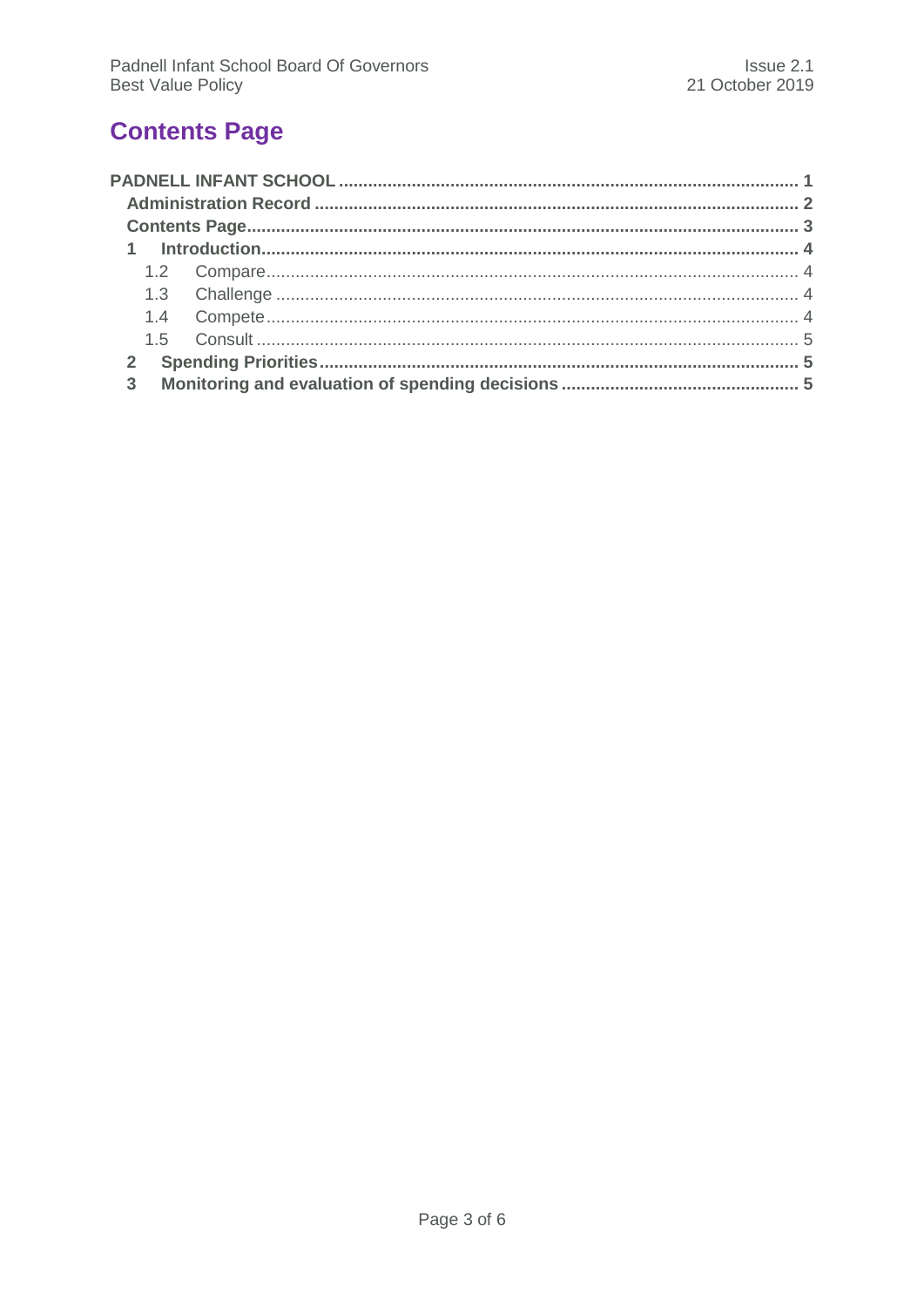## <span id="page-3-0"></span>**1 Introduction**

- 1.1.1 As a Governing Body we will endeavor to provide best value by adhering to the four **C's** principle and that this principle should be applied to all matters within school where resources management and allocation are considered.
- <span id="page-3-1"></span>1.1.2 These principles are discussed below.

#### **1.2 Compare**

1.2.1 Target setting, performance management and benchmarking data are available to the school and to individual teachers. In particular, the Assessing School Performance (ASP), Analyse School Performance data and the results of SAT tests are considered regularly by the governors and teachers. The governors and teachers also may consider the use of soft data such as the results of questionnaires to inform judgments concerning the school's performance in relation to other schools locally and nationally.

#### <span id="page-3-2"></span>**1.3 Challenge**

1.3.1 The governors and teachers continually challenge whether the school's performance is high enough, and why and how a service can best be provided. The information gained is used to set targets and to inform the best next steps and to consolidate previous developments. As part of the School Improvement & Development Plan targets for all year groups are set, giving a realistic but challenging set of goals for children and staff. The children are encouraged to selfevaluate and work with both groups and individual targets.

#### <span id="page-3-3"></span>**1.4 Compete**

1.4.1 Hampshire Local Authority provides and maintains a list of suppliers of goods and services, setting out specifications for minimum standards and health and safety issues. The school seeks to build on this with clear specifications for developments and purchases. For building work of more than £3000 (other than emergency repairs), the school will seek quotations or will use the suppliers recommended by Hampshire. (Hampshire is able to look at the aspect of value for money, overall level of service, and a competitive price over a range of goods and services).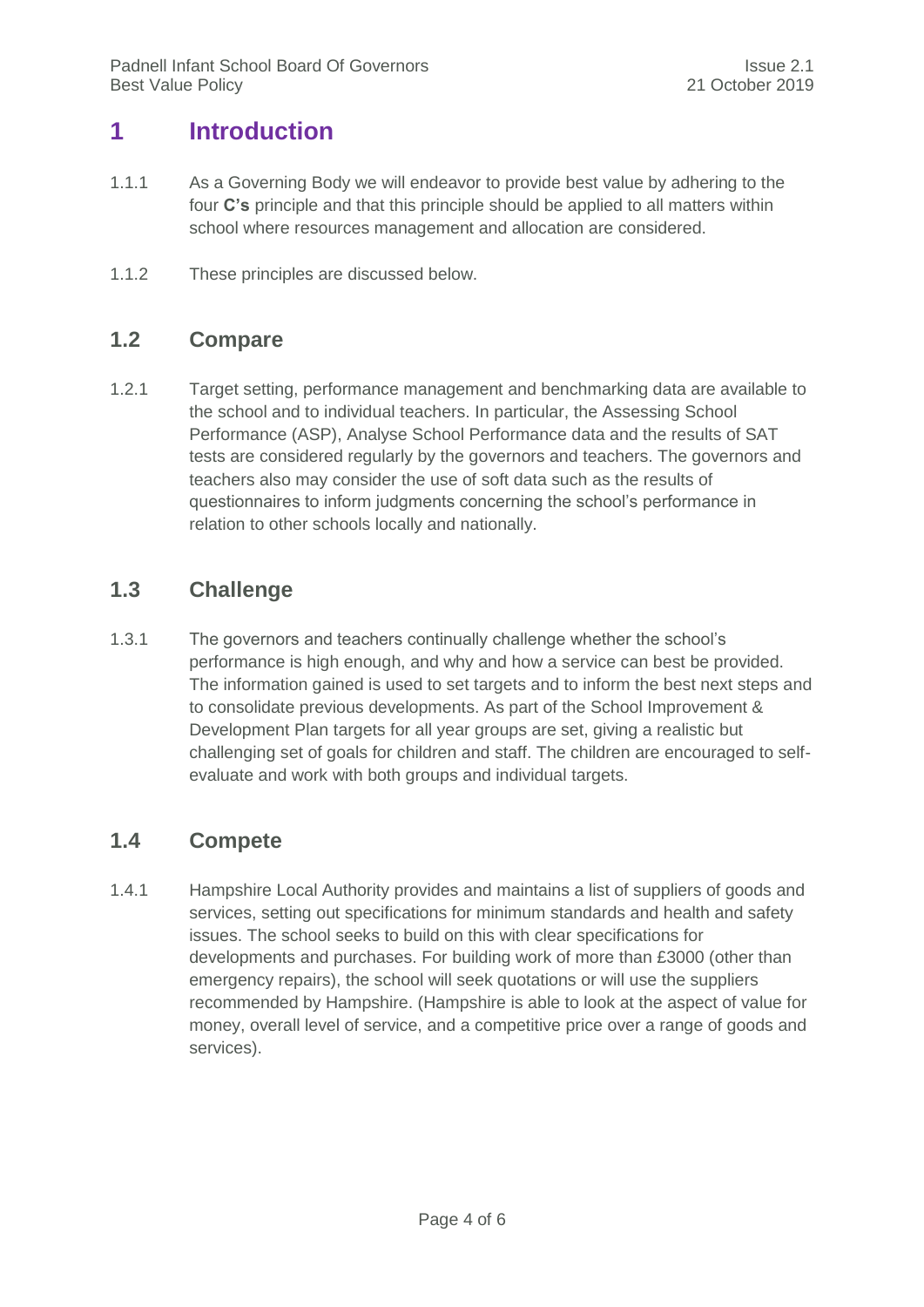#### <span id="page-4-0"></span>**1.5 Consult**

1.5.1 As part of the governors' role in developing policies, the school will endeavour to consult the school community on pertinent issues. This will include giving opportunities to the staff, parents, children and the local community to comment on their needs and the overall needs of the school. The method of consultation may for example be at staff meetings, parental newsletters and the school council meetings.

## <span id="page-4-1"></span>**2 Spending Priorities**

- 2.1.1 In deciding spending priorities the Governors will consider:
	- The school priorities as set out in the School Improvement & Development Plan (using self-evaluation and inspection outcomes to target resources);
	- National priorities (often supported financially by grant allocations);
	- Local priorities (network events and initiatives, often funded);
	- The three year budget forecast.
- 2.1.2 In allocating resources across the budget we will question the following:
	- *i) Is the spending short term or long term?*
	- *ii) Will the spending change over time?*
	- *iii) Is the spending sustainable?*
	- *iv) How does the proposed spending fit in with other plans?*
	- *v) Will the quality of provision in this area or in others be adversely affected?*

## <span id="page-4-2"></span>**3 Monitoring and evaluation of spending decisions**

- 3.1.1 The majority of our spending is guided by our School Improvement & Development Plan, which is monitored by;
	- The Governing Body;
	- Leadership Team;
	- Subject Manager.
- 3.1.2 Against the agreed success criteria.